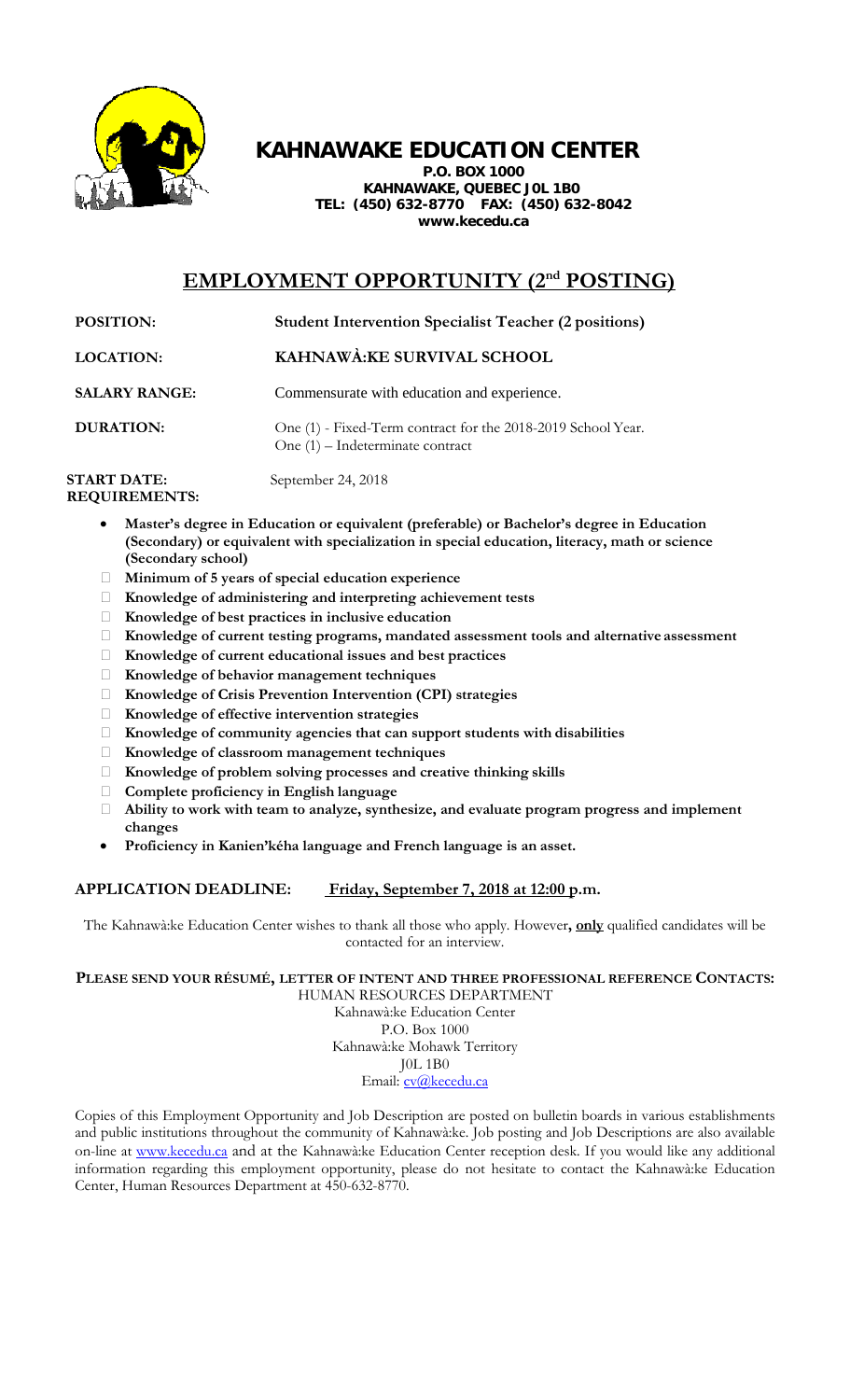

## **General Information**

| <b>Position Title:</b> | <b>Student Intervention Specialist Teacher</b> |
|------------------------|------------------------------------------------|
| <b>Reports To:</b>     | Principal                                      |
|                        | <b>Direct Reports:</b> Associate Principal     |
| Date:                  | June 2018                                      |

#### **About Kahnawà:ke Education Center**

The mission of the Kahnawà:ke Education Center is to provide the children who live in Kahnawà:ke with a solid and well-rounded education laying the foundation for their future careers. The mission of KEC is carried out by the Kahnawà:ke Combined Schools Committee (KCSC) as well as the administrative arm of KEC. The KEC is responsible for the operation and support of three schools in the Kahnawà:ke community and post-secondary administration.

#### **Position Summary**

The role of the Student Intervention Specialist Teacher will plan and implement goals and objectives, curricula, and management programs for students with mild mental delays and severe disabilities. The Student Intervention Specialist Teacher will work as part of a team on behalf of the students' with regular classroom teachers, administrators, and parents to ensure that students with learning difficulties and behavioral challenges needs are met within the school environment.

### **Key Responsibilities**

#### **Responsibility 1: Student Achievement Assessment (40%)**

- $\Box$  To assess all new students (formally and informally).
- $\Box$  To take an active part in transition meetings at the end of the school year to ensure a smooth transition of student files to grade 7.
- $\Box$  To administer standardized achievement tests, analyze results and determine key elements of the IEPs.
- $\Box$  To enter scores and details of IEPs into the database.
- $\Box$  To create reports for teachers concerning special needs students and advise on an appropriate course of action (no service, informal strategies or create formal IEPs).
- □ Apply knowledge of instructional, in areas of literacy, math, science, language arts and socialemotional theory to educational practice to support students learning.
- $\Box$  Suggest appropriate learning goals for each student based on the results of individual and group assessments.
- $\Box$  Contribute to writing effective Individualized Educational Plans and/or behavior support plans.
- $\Box$  Match evidence-based practices and school resources to documented student needs.
- $\Box$  Identify existing social, community, and clinical resources and procedures for linking students to providers of mental health, social-emotional, academic, and family support services in conjunction with the coordinator and administrator.
- $\Box$  Initiate and participate in team planning meetings, resulting in intervention plans
- $\Box$  Acts as resource person for classroom teachers regarding strategies, adaptations, and resource materials.
- $\Box$  Provide technical assistance designed to facilitate greater success for students with disabilities in the least restrictive environment.
- $\Box$  Monitor and report student progress, adjusting plan and implementation for maximum impact
- $\Box$  To determine the priorities in collaboration with the associate principal and to respond to urgent cases in a timely manner.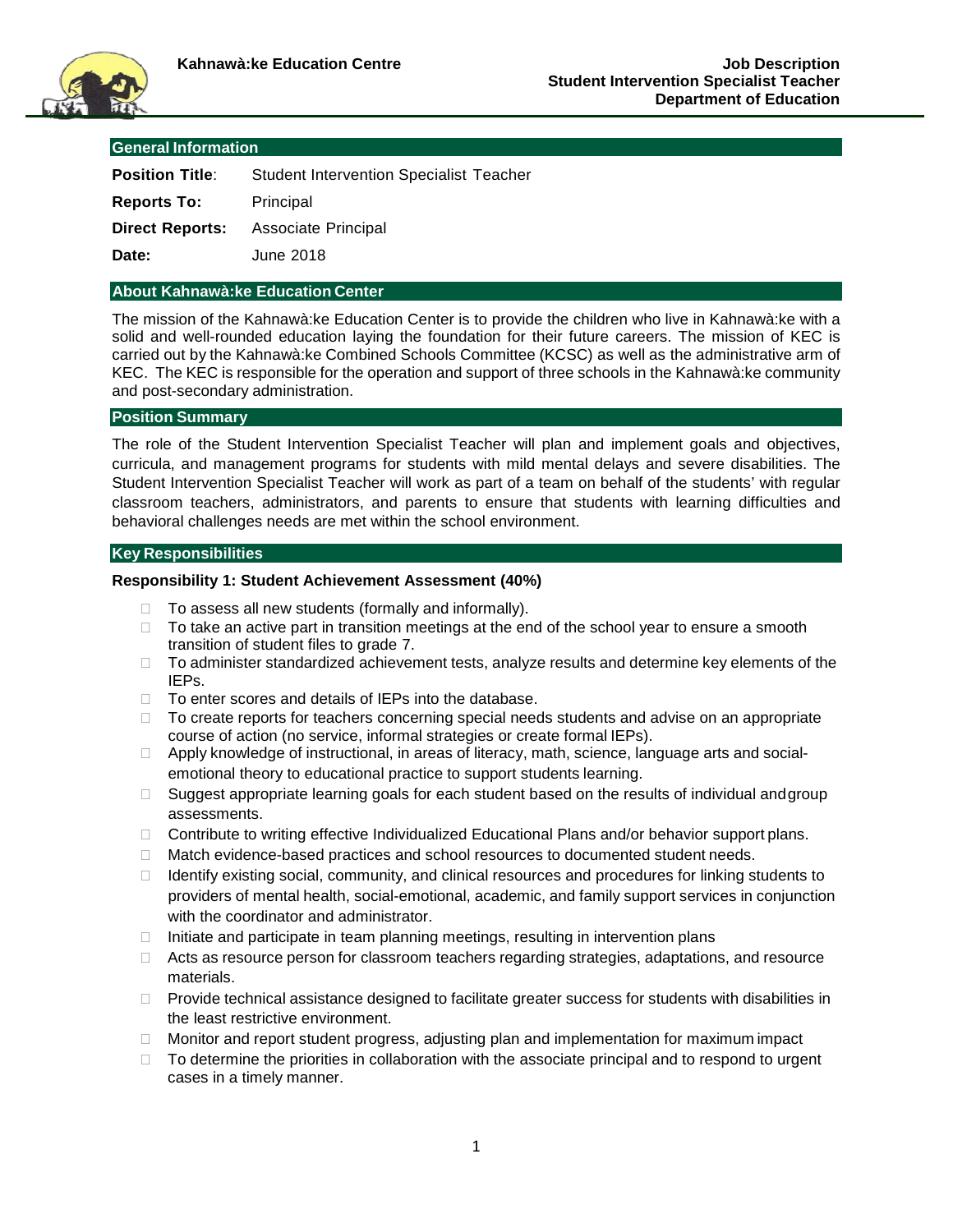

## **Responsibility 2: Remedial Services – Intervention (20%)**

- $\Box$  Apply knowledge of family systems and cultural diversity to forming/sustaining positive relationships
- $\Box$  Model respectful, non-judgmental, and effective communication with team members and students.
- $\Box$  Create a climate of problem solving where team interactions reflect mutual respect and dignity
- $\Box$  Maintain effective healthy relationships with students in a variety of educational environments.
- $\Box$  Provide clear expectations, directions, and procedures for organizing student work.
- $\Box$  Communicate high expectations for all learners in the least restrictive environment.
- □ Teach clear expectations for student behavior in classroom, home, or community settings.
- □ Facilitate student self-monitoring and self-reflection among students.
- □ Support classroom and/or school wide behavior plans, recommending necessary adjustments
- $\Box$  Coordinate and assist in the use of crisis intervention procedures when necessary for student safety
- $\Box$  Use and teach antecedent and environmental strategies for facilitating student participation
- $\Box$  Make necessary recommendations to ensure safe, non-distracting, learning environments.
- $\Box$  Develop a communication system with parents and/or caregivers.
- $\Box$  Provide direction and guidance to instructional assistants through the discussion of established procedures, development of a daily schedule, and coordinated implementation of program goals and objectives.
- □ To ensure confidential files are in order and all supporting documents are kept in files.

### **Responsibility 3: Prevention and Teacher's Support (20%)**

- Selects and conducts standardize assessments necessary to identify students' needs and serve as a basis for drafting effective IEPs, IBP's and personal learning plan.
- $\Box$  Provide clear, concise, and effective feedback to students, family members, and team members.
- $\Box$  Use questioning and discussion techniques necessary to foster student independence and growth.
- $\Box$  Implement an extensive range of consultative techniques, resulting in high levels of student, family, and team engagement in decision-making and problem solving activities.
- $\Box$  Make recommendations to educators, family members, and community service providers that facilitate the successful participation of increasingly diverse students in a common educational setting.
- □ Facilitate problem solving necessary to improve academic/social performance based ondata acquired through diagnostic, formative, authentic, and summative assessments.

## **Responsibility 4: Professional Responsibilities (20%)**

- □ Complete duties assigned by program coordinator or administrator in a timely manner.
- $\Box$  Complete, maintain, and submit appropriate administrative reports and correspondence, personal notes and/or interoffice communications in a timely manner.
- Attend meetings, maintain regular contacts with significant individuals and provide regular feedback to school administrators, parents, teachers, and service providers.
- $\Box$  Participate in professional development, not limited to workshops, conferences, and independent reading that are aligned with KEC goals.
- $\Box$  Write clear and concise reports ensuring family and team member understanding of student data and the implications of those data for future instruction.
- $\Box$  Lead and/or participate in meetings held for the purpose of planning, evaluating, coordinating, or modifying interventions and instructional programs for students.